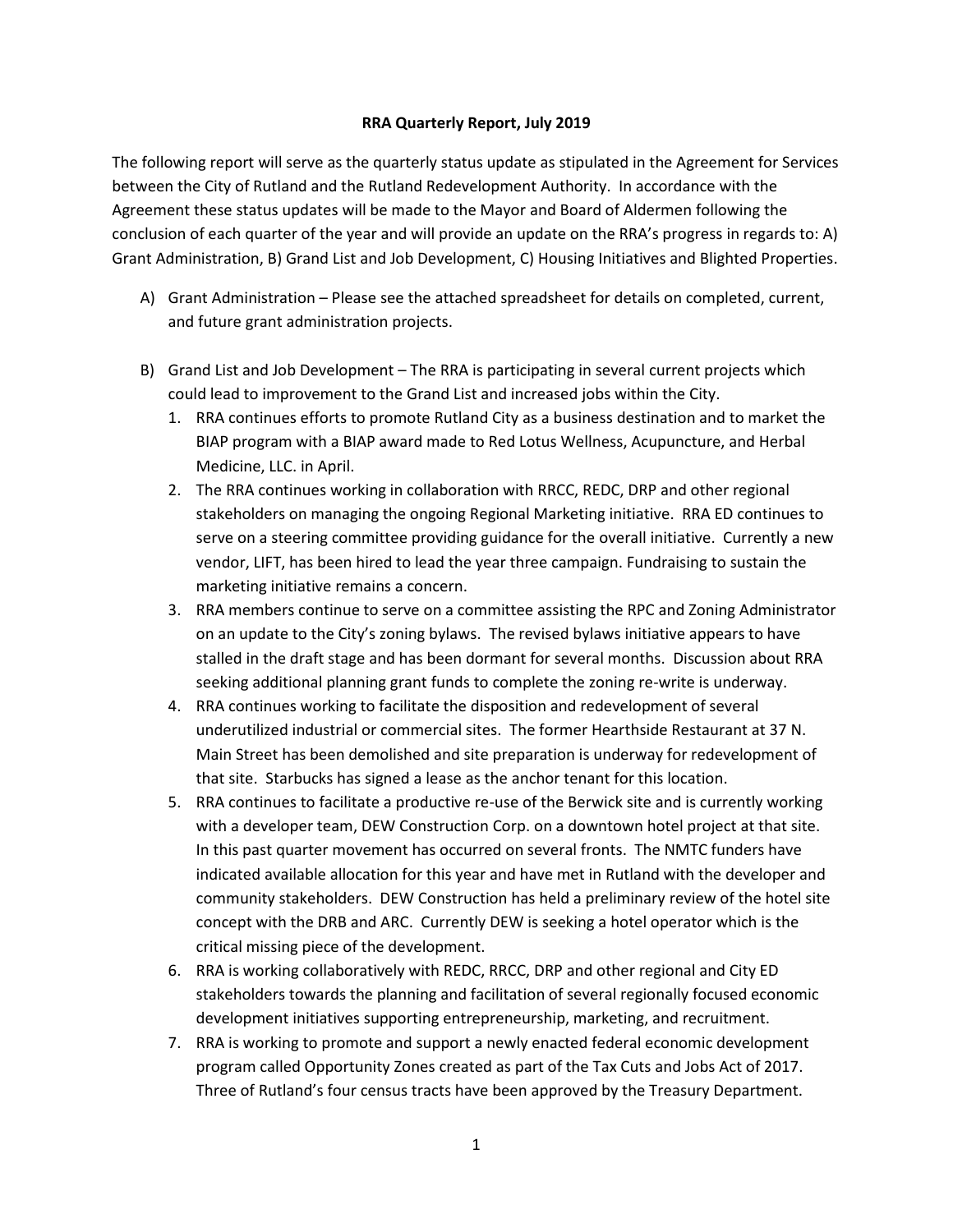State and local EDO's are working on developing strategies for leveraging this new program and a project to develop a Rutland City Opportunity Zone prospectus is underway following an ACCD sponsored Opportunity Zone seminar is late June.

- 8. The City has been awarded a Downtown Transportation Fund grant to help fund improvements to the West Street gateway into downtown. Contractor Parker Excavation has been hired for the construction work and a funding gap has been closed. Construction is slated to begin July  $15<sup>th</sup>$  and should be completed by September.
- 9. RRA second submission of VCDP planning grant application for a Downtown Strategic Plan update in collaboration with the DRP was successful. RRA submitted a similar funding request to the National Life Group - Main Street Project and was awarded \$15,000. With funding secured, an RFP for the Strategic Plan will be developed and submitted within the next two months.
- 10. RRA and other stakeholders continue to pursue an initiative focused on enhancing multi-use trail connections between Killington and downtown Rutland. Outreach to Rutland Town, Mendon, and Killington to develop a regional collaboration in support of the initiative was successful. A funding request to the Norther Borders Regional Commission program for required grant funding has been submitted with a response expected by mid-August.
- 11. RRA and DRP have formed a joint steering committee to focus on downtown investment and redevelopment. Currently an available space map has been developed and the committee continues to discuss future retail focused initiatives specific to downtown. The upcoming Downtown Strategic Plan process will be a major focus of this committee.
- 12. With the loss of accreditation at College of St. Joseph RRA and other stakeholders are working with CSJ leadership to facilitate a future plan for the college and campus.
- C) Housing Initiatives and Blighted Properties The following progress has been made towards the remediation of Rutland City's vacant and blighted properties and focus on improving City housing.
	- 1. NW Neighborhood revitalization progress continues. Final presentation has occurred and grant closeout is underway.
	- 2. RRA continues to work with the Rutland County Parent Child Center as they strive to overcome environmental contamination issues determined on site before beginning their planned implementation rehab work at 16 Chaplin Ave. Currently awaiting notification from RCPCS on their ability to provide the required matching funds for the VCDP implementation grant so that the grant agreement can be executed. RCPC is working with USDA Rural Development on a loan that would provide them funding to proceed. A loan decision is now expected in August.
	- 3. Phase 3 of the Hickory Street Project is complete with an additional and stand-alone initiative to develop two single family homes on that site underway by Housing VT/Rutland Housing Authority. Phase 3 close-out is imminent.
	- 4. RRA is working with RRPC on brownfield remediation initiatives.